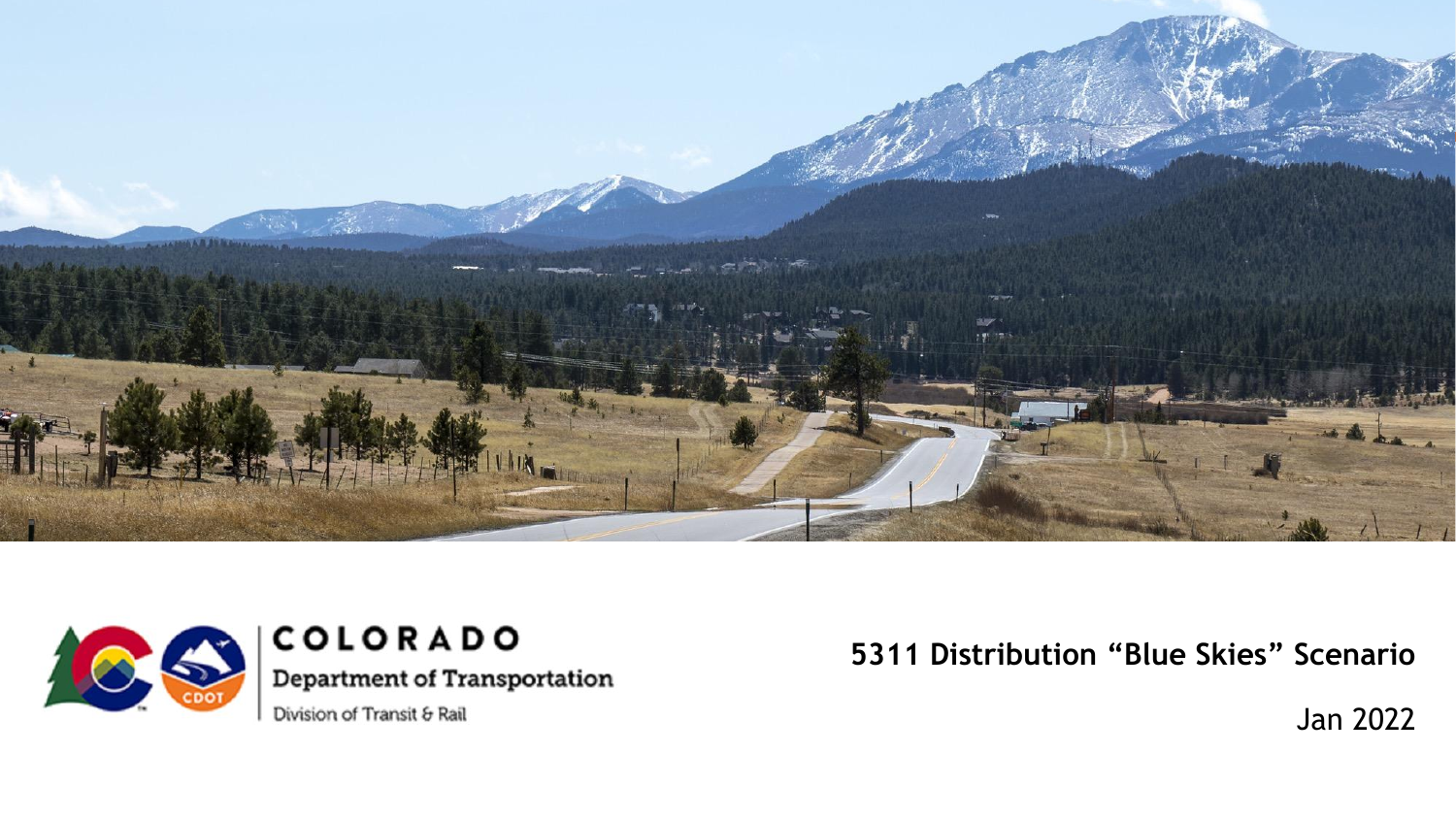

•

# **Background on 5311 Operating 1+5 Year Formula**:

- 2016, two year effort on 5311 A+O funds redistribution methodology
- In March 2018, TRAC recommended and TC approved the distribution methodology (a formula approach) and a transition plan.
- We are now in year 5 of the transition plan.

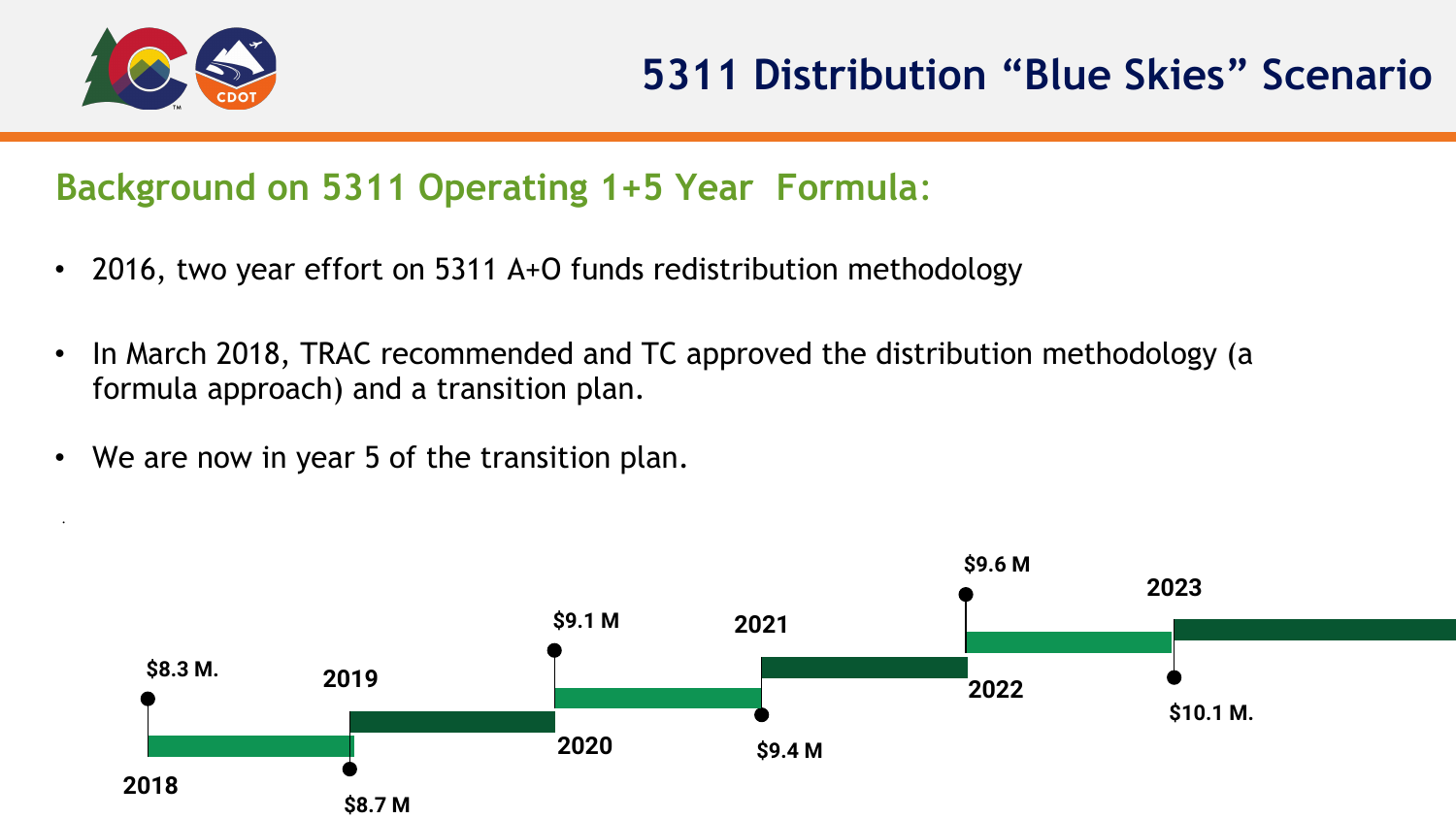

## **Why a baseline funding level**:

- Baseline funding provides certainty for next 5 years
- Allows for expansion services
- Allows for new agencies
- Allows funding to improve State of Good Repair
- Improves efficiency in call for projects (Operating/Admin) requires agency update and certification of programs, rather than formal application.

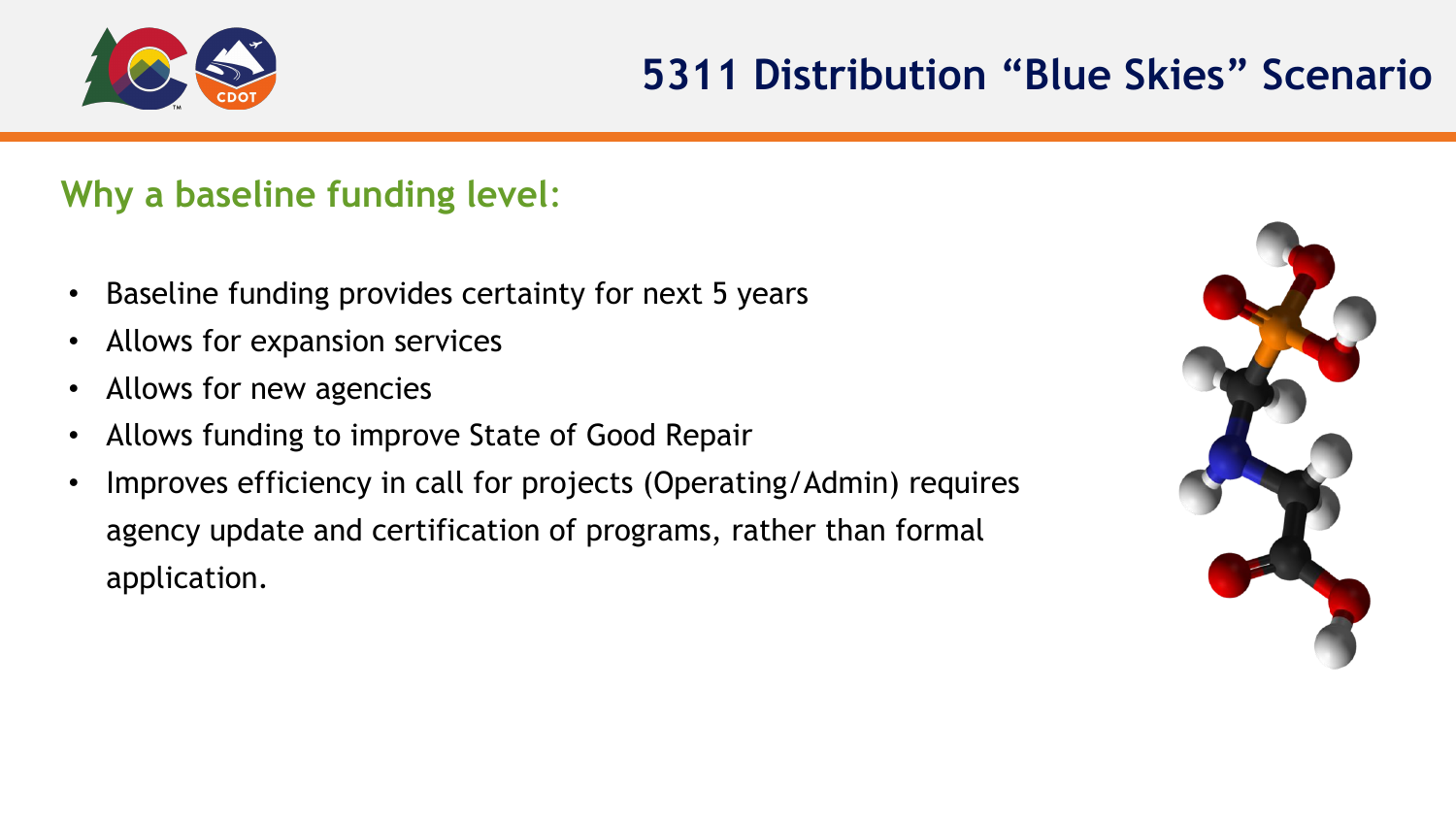

## **Blue Skies Scenario:**

- Agencies expecting an *increase* in funding as a result of the original methodology
	- Receive the full anticipated amount
- Agencies expecting a **decrease** in funding as a result of the original methodology
	- Remain at 2022 funding levels
- Funding available for service enhancement and expansion (application required)
- Funding available for new agencies (application required)
- Funding available for rolling stock replacement and expansion (application required)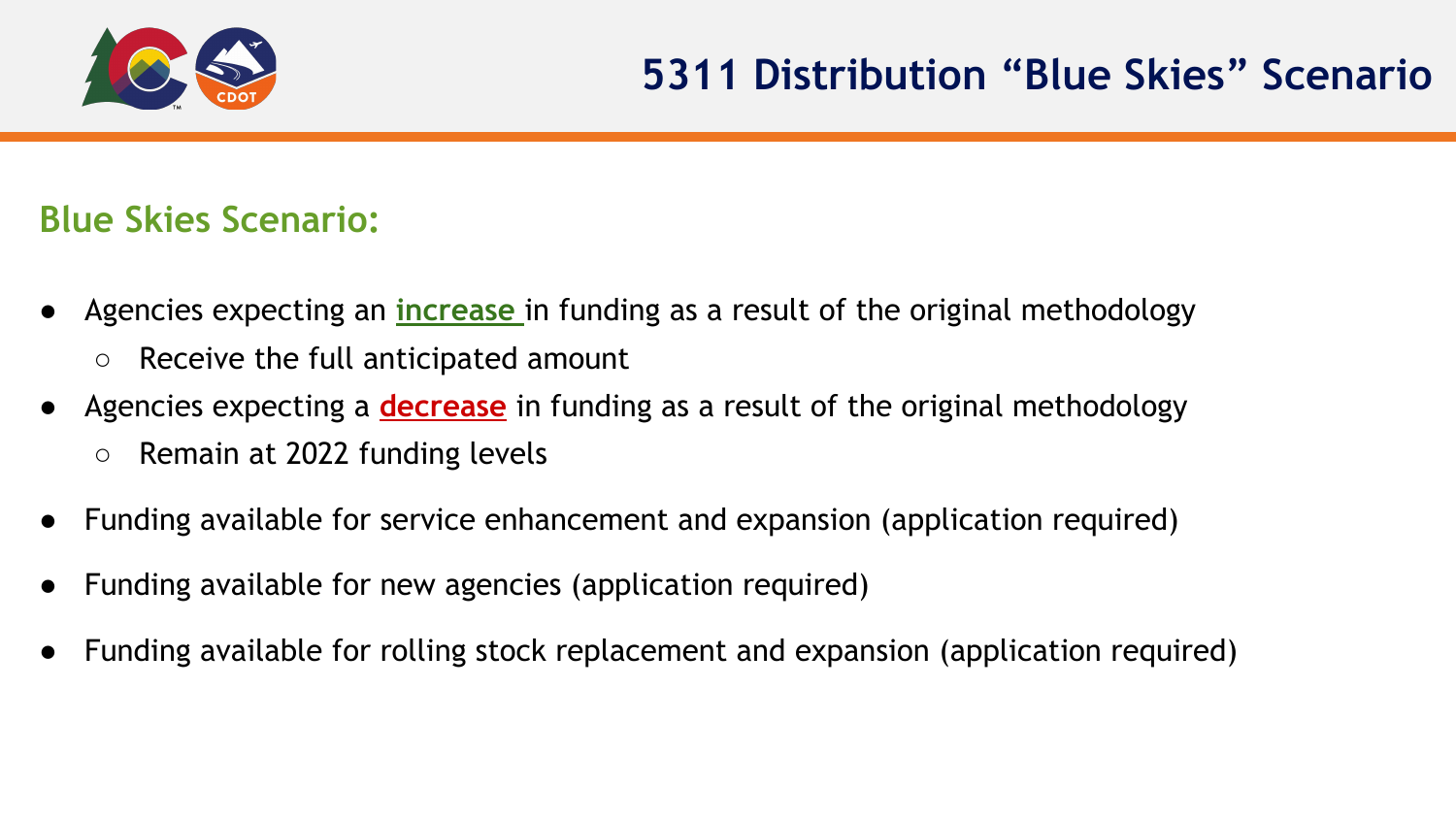

## **Interviews**:

Staff interviewed agencies anticipating significant increases and/or decreases in 2023 funding as a result of the existing formula methodology:

•La Junta

- •Bent County
- •All Points Transit
- •Breckenridge
- •Snowmass
- •Durango

#### **What we heard:**

- COVID took a hit but ridership is recovering quickly.
- Stimulus funding has allowed agencies to maintain service, in some cases replacing 5311 funding.
- Agencies hope that emergency funds will be extended into 2023.
- Agencies are hesitant to turn down funding, but in some cases acknowledged that money is still on the table because of stimulus funding.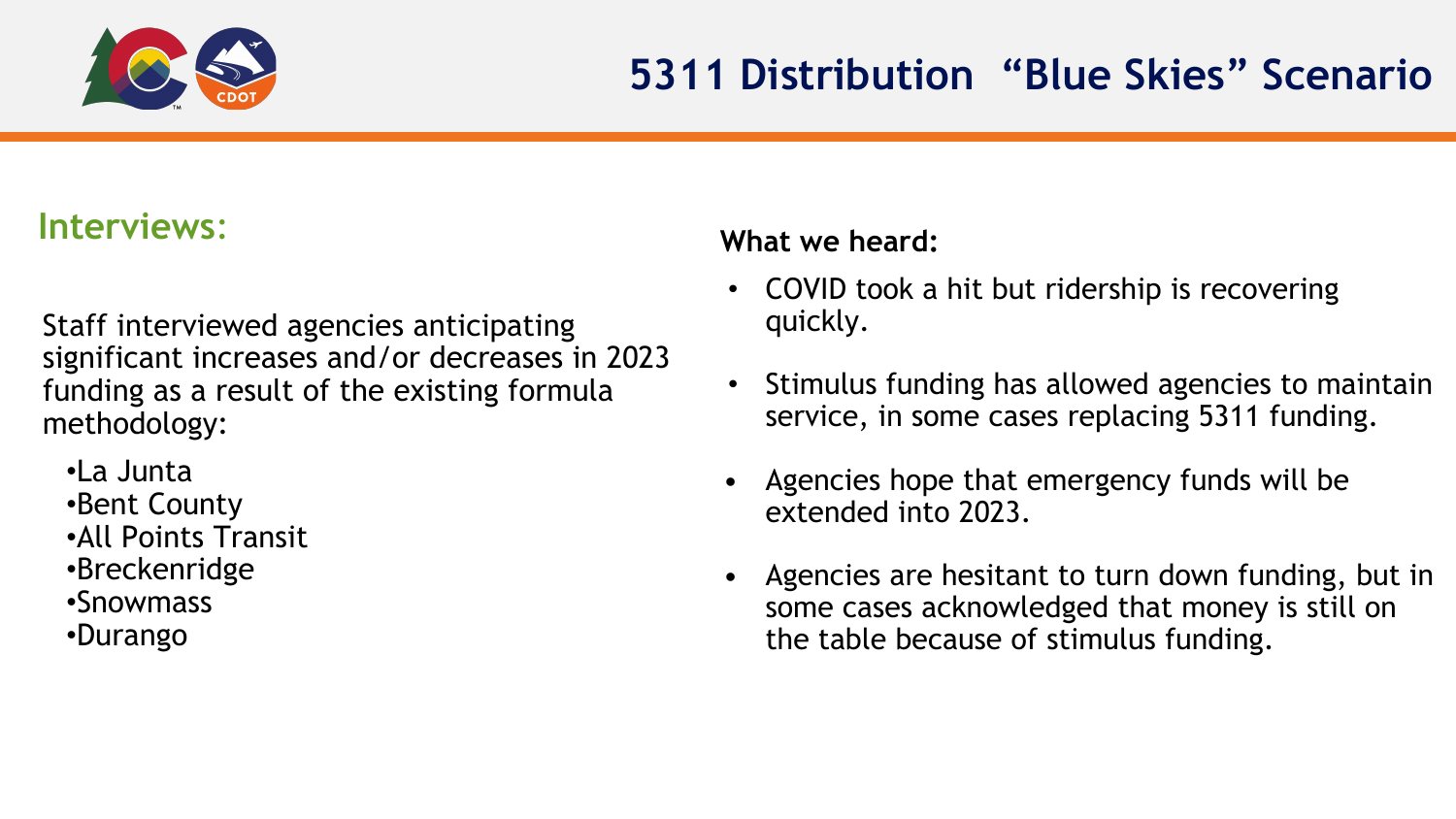

## **Five-Year 5311 Fiscal Analysis**:

- 20% increase in 5311 apportionment, and 2% annual increase future years.
- Roll forward \$6M State Admin funds from CARES Act (use these funds to cover State Admin for next 5 years)
- Reserve \$7M from 2022 regular 5311 funds and spread \$1.4 M/year for the next five years capital needs. (State of Good Repair)
- **• The plan is sustainable :** 
	- Establishes baseline funding, with 2% annual increase for next 5 years
	- Additional funds available to accommodate new agencies and service expansions
	- Sufficient funds to improve state of good repair and fund vehicle expansion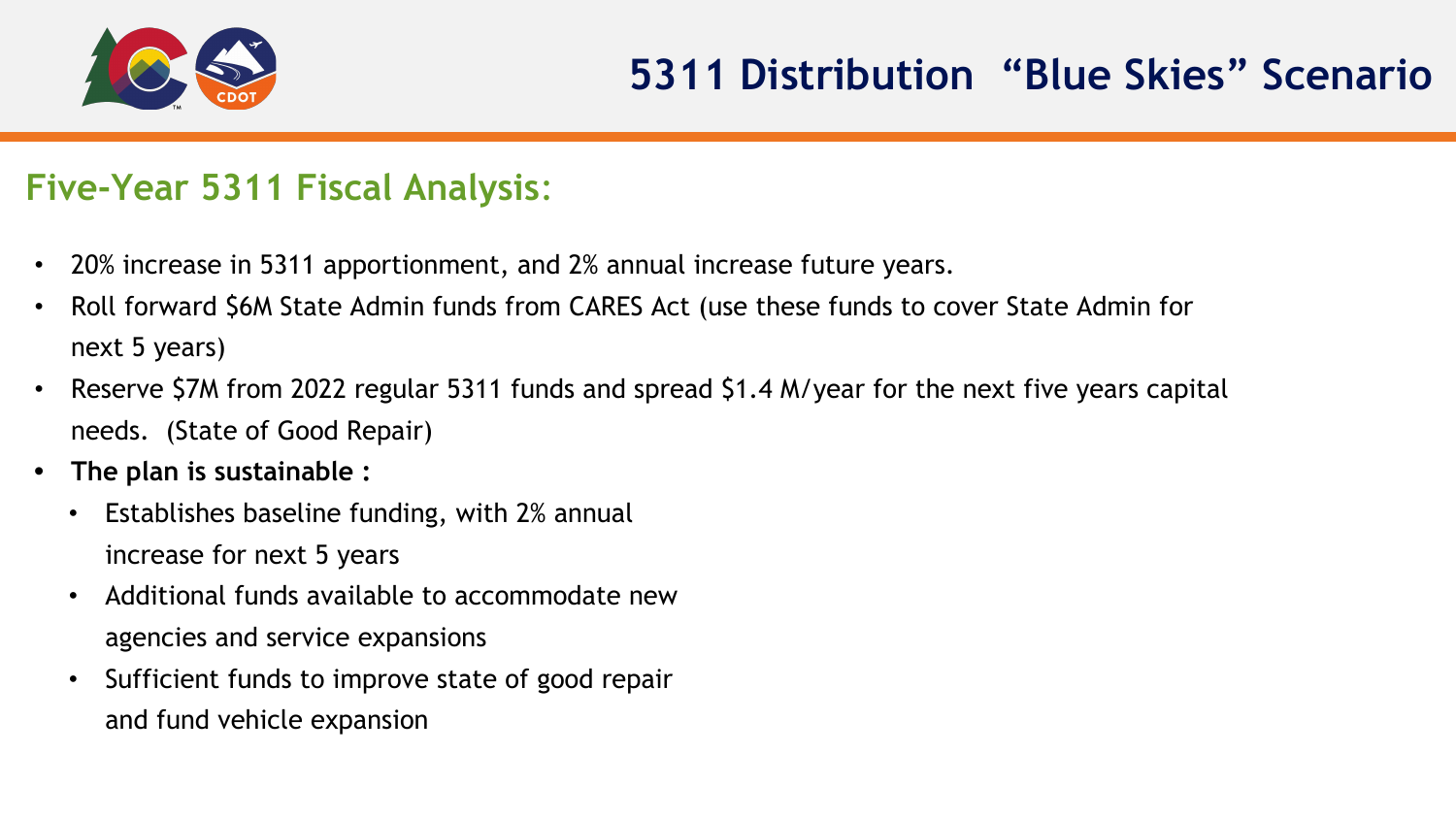

**5311 Distribution "Blue Skies" Scenario**

# **Thoughts & Feedback**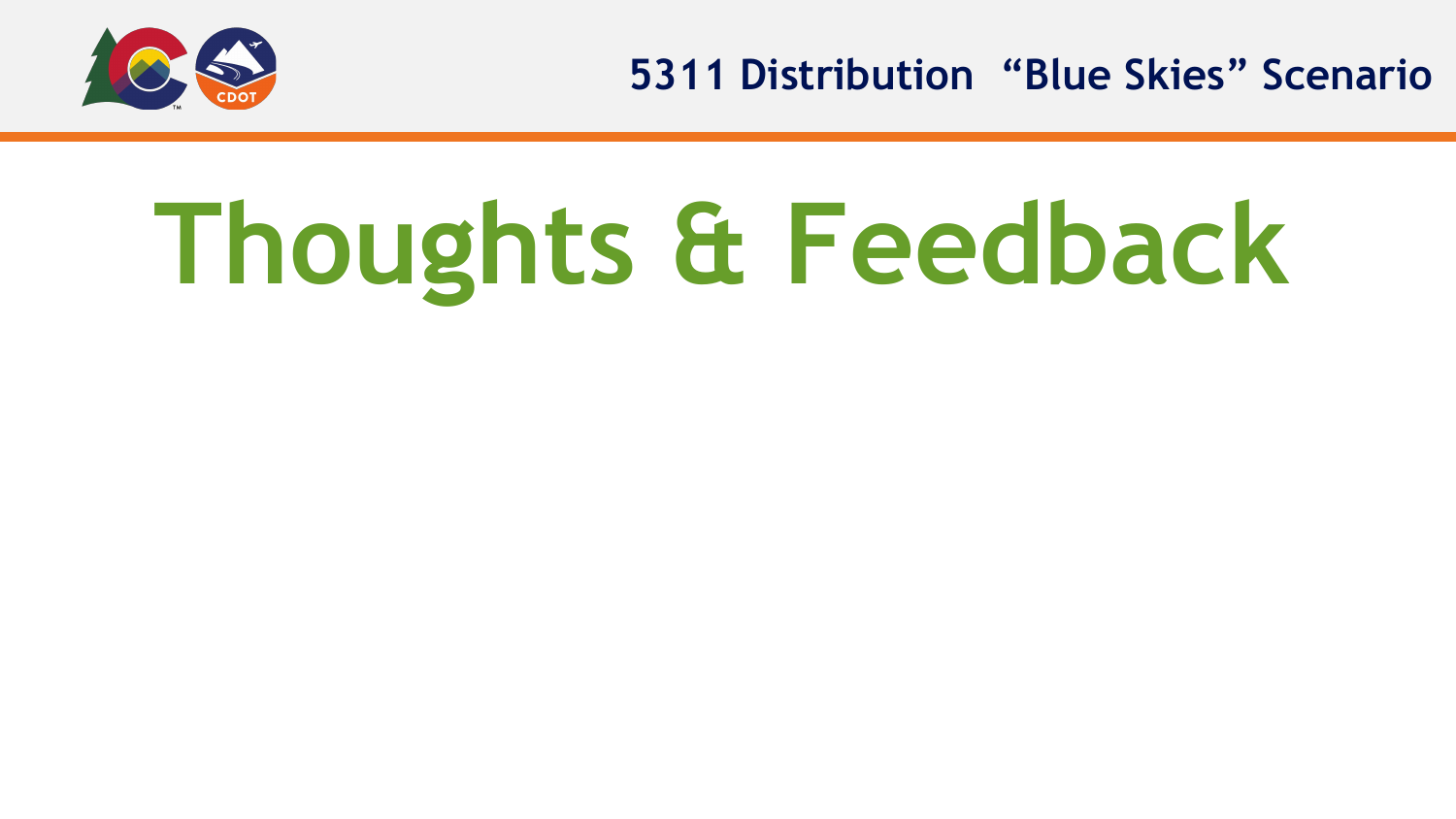

### **Next Steps:**

- Take to the Transportation Commission for a workshop in February/March 2022.
- Seek Transportation Commission approval in March/April 2022.
- Release the 2023 Call for Projects in late April/early May.
- Execute 5311 Operating contracts prior to January 1, 2023.
- Begin evaluation of baseline funding levels, 2024.